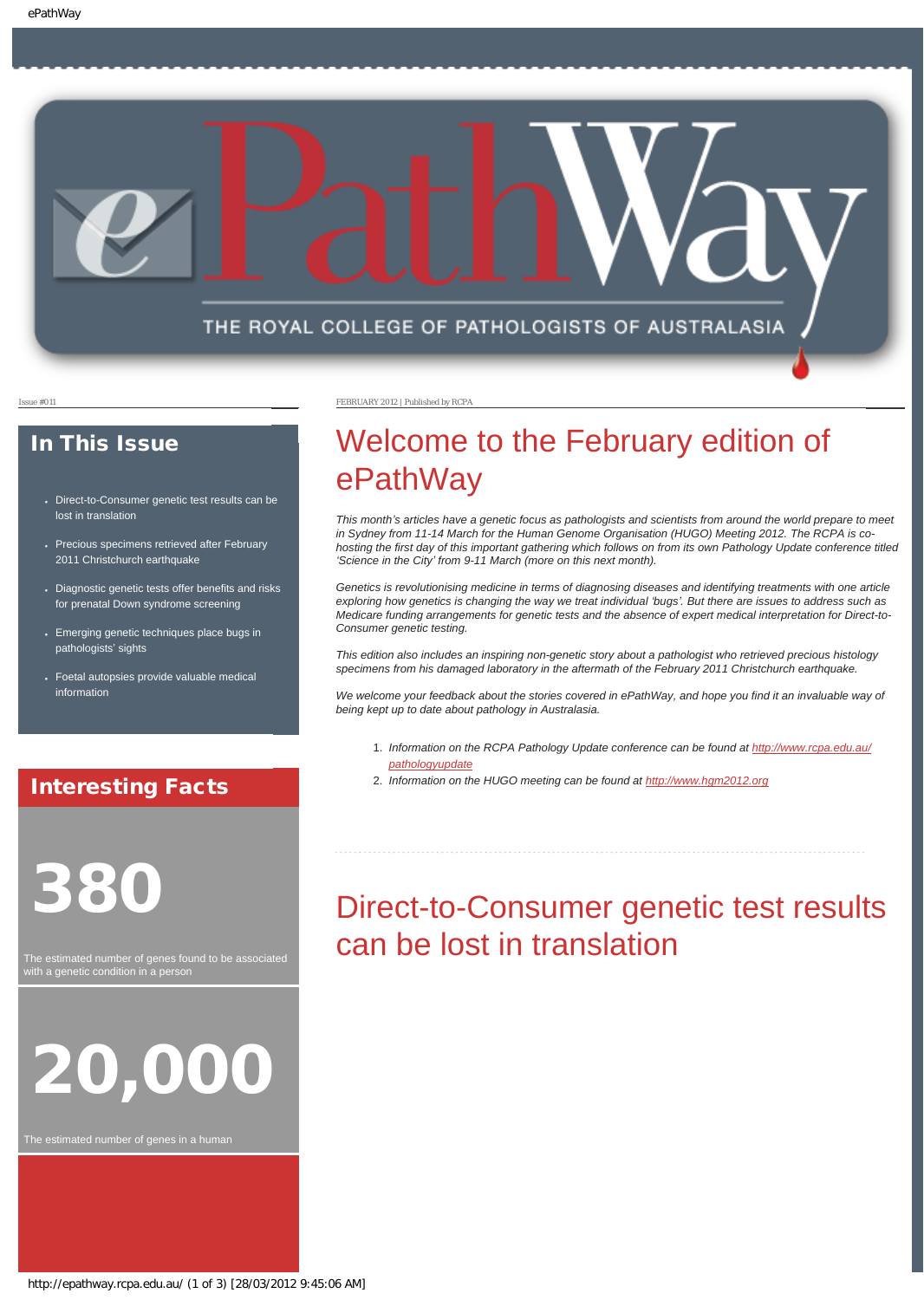10,000

The estimated number of genes in a roundworm *Source: Centre for Genetics Education Fact Sheet 24*

### Important Message



has an important message for you. [Click to see the](http://epathway.rcpa.edu.au/notice.html) [message!](http://epathway.rcpa.edu.au/notice.html)



Cutting out the middleman is a growing trend. Consumers are embracing the freedom to buy almost any product or service directly from suppliers based in any country via avenues such as the Internet – including Direct-to-Consumer (DTC) genetic tests. But genetic testing is one area where the 'middleman', who should be an expert medical practitioner, really does count.

[read more »](#page-3-0)

### <span id="page-1-0"></span>Suggest to a friend

Know someone who might be interested in this website? Why not [suggest the website](mailto:?Subject=I%20think%20you%20should%20read%20this%20Newsletter=
http://epathway.rcpa.edu.au/index.html) to them.

### Previous Editions

Did you miss something from last month? You can view our [previous editions](http://epathway.rcpa.edu.au/previous.html) at any time.

### Subscribe Now!

<span id="page-1-1"></span>Subscription is easy! Simply fill in our [subscription form.](http://epathway.rcpa.edu.au/subscription.html) 

Links

#### [RCPA Manual](http://rcpamanual.edu.au/)

[LabTest Online](http://www.labtestsonline.org.au/)

# Precious specimens retrieved after February 2011 Christchurch earthquake

It's one year ago this month that Christchurch shook to a standstill after a devastating earthquake destroyed buildings and claimed precious lives. One story to emerge from that fateful day is the efforts of pathologist Dr David Roche, from Southern Community Laboratories, to retrieve unprocessed biopsies from his damaged laboratory.



[read more »](#page-5-0)

# Diagnostic genetic tests offer benefits and risks for prenatal Down syndrome screening



Life throws many difficult decisions in our paths, and they don't come much harder than deciding to have an antenatal screening test for Down syndrome. These tests won't pick up every affected pregnancy, but they do sort women into high or low risk groups. Women with 'increased risk' reports are offered a diagnostic genetic test which provides the most accurate information about Down syndrome, but are the most physically invasive of the tests and carry their own set of risks.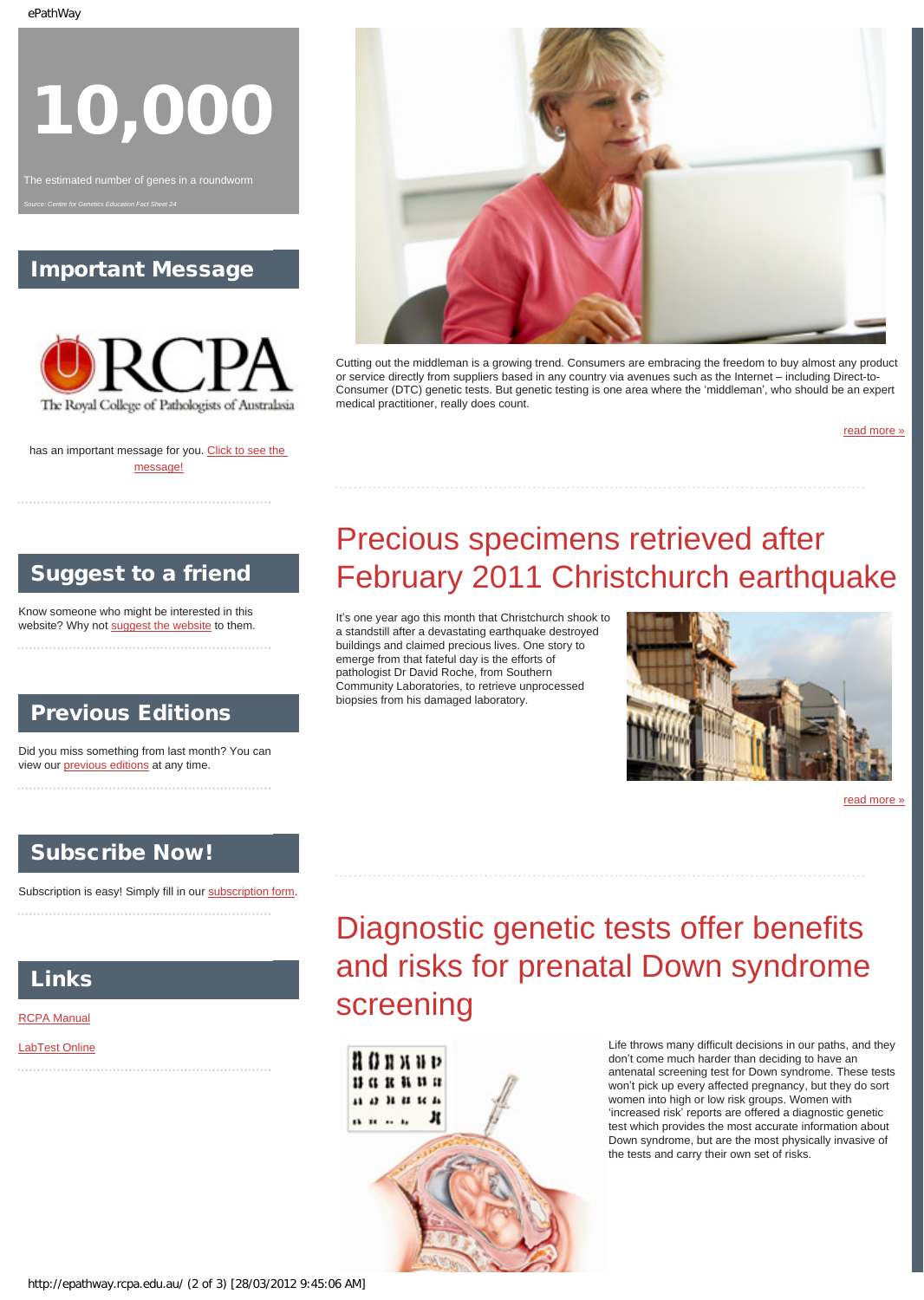

# <span id="page-2-0"></span>Emerging genetic techniques place bugs in pathologists' sights

Bugs might look simple, but they're not. They have dueled with the medical fraternity for many years and the score has remained relatively even - until now. Genetics is unlocking their secrets faster than they can cover them up, enabling pathologists to identify drug therapies aimed at the genetic makeup of bugs.



[read more »](#page-8-0)

# <span id="page-2-1"></span>Foetal autopsies provide valuable medical information



Foetal autopsy is not a comfortable topic to discuss, but a discussion needs to happen about issues such as equity of funding and lost medical information if additional tests do not occur. One barrier is the absence of Medicare funding for these procedures because a foetus does not conform to the Medicare definition of a 'person'.

[read more »](#page-10-0)

#### Copyright © 2011 The Royal College of Pathologists of Australasia

RCPA - Durham Hall - 207 Albion St Surry Hills NSW 2010 AUSTRALIA | (+61) 2 8356 5858 | [www.rcpa.edu.au](http://www.rcpa.edu.au/)

[Privacy Policy](http://www.rcpa.edu.au/Privacy.htm) | [Legal](http://www.rcpa.edu.au/Legal.htm) | [Disclaimer](http://www.rcpa.edu.au/Disclaimer.htm)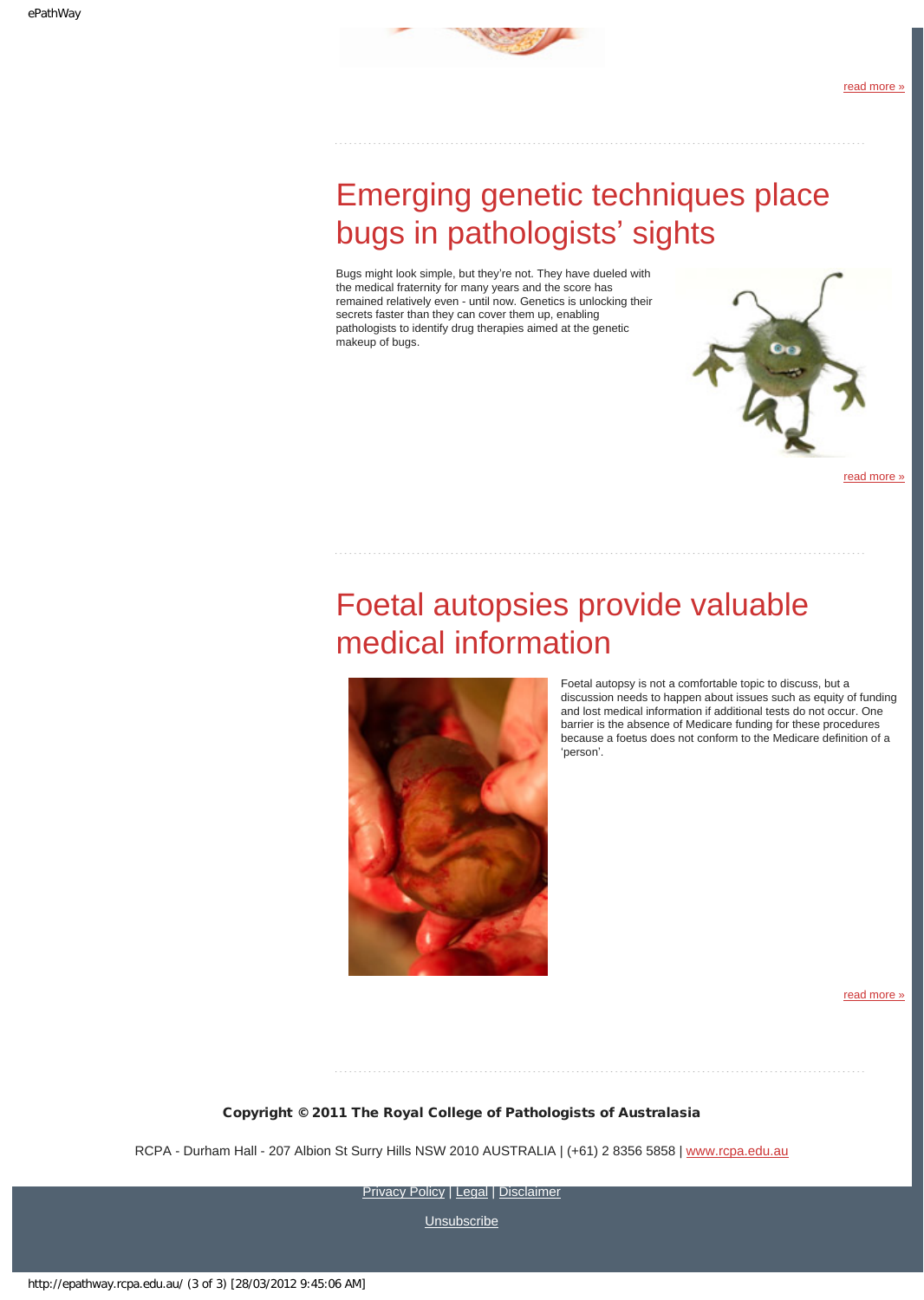<span id="page-3-0"></span>

### Direct-to-Consumer genetic test results can be lost in translation



Cutting out the middleman is a growing trend. Consumers are embracing the freedom to buy almost any product or service directly from suppliers based in any country via avenues such as the Internet – including Direct-to-Consumer (DTC) genetic tests. But genetic testing is one area where the 'middleman', who should be an expert medical practitioner, really does count.

"People may choose DTC genetic tests because of concerns about privacy, or because the information they are looking for is potentially embarrassing or may have implications for their eligibility for life insurance," explains Professor John Christodoulou, Director of the Western Sydney Genetics Program based at the Children's Hospital at Westmead in Sydney. "But it is essential that suitably qualified clinicians and counsellors help them through the process and it is not left to the consumer to try to interpret often very complex and potentially confusing results in the best way they can."

Professor Christodoulou says some DTC genetic tests can provide quite bogus results.

"They report on such things as the type of ear wax you might have, or one's ability to roll one's tongue, or the ability to detect asparagus-like odour in one's pee after eating asparagus, " he says. "Other tests claim to identify genetic markers which can then be used to identify the best nutrients to take or beauty products to use."

Regardless of what the test is for, the concerning issue is that genetic information is provided to consumers without being interpreted by a qualified medical practitioner.

"DTC companies say they are empowering people to take control of their health and their future," says Dr Graeme Suthers, Chair of the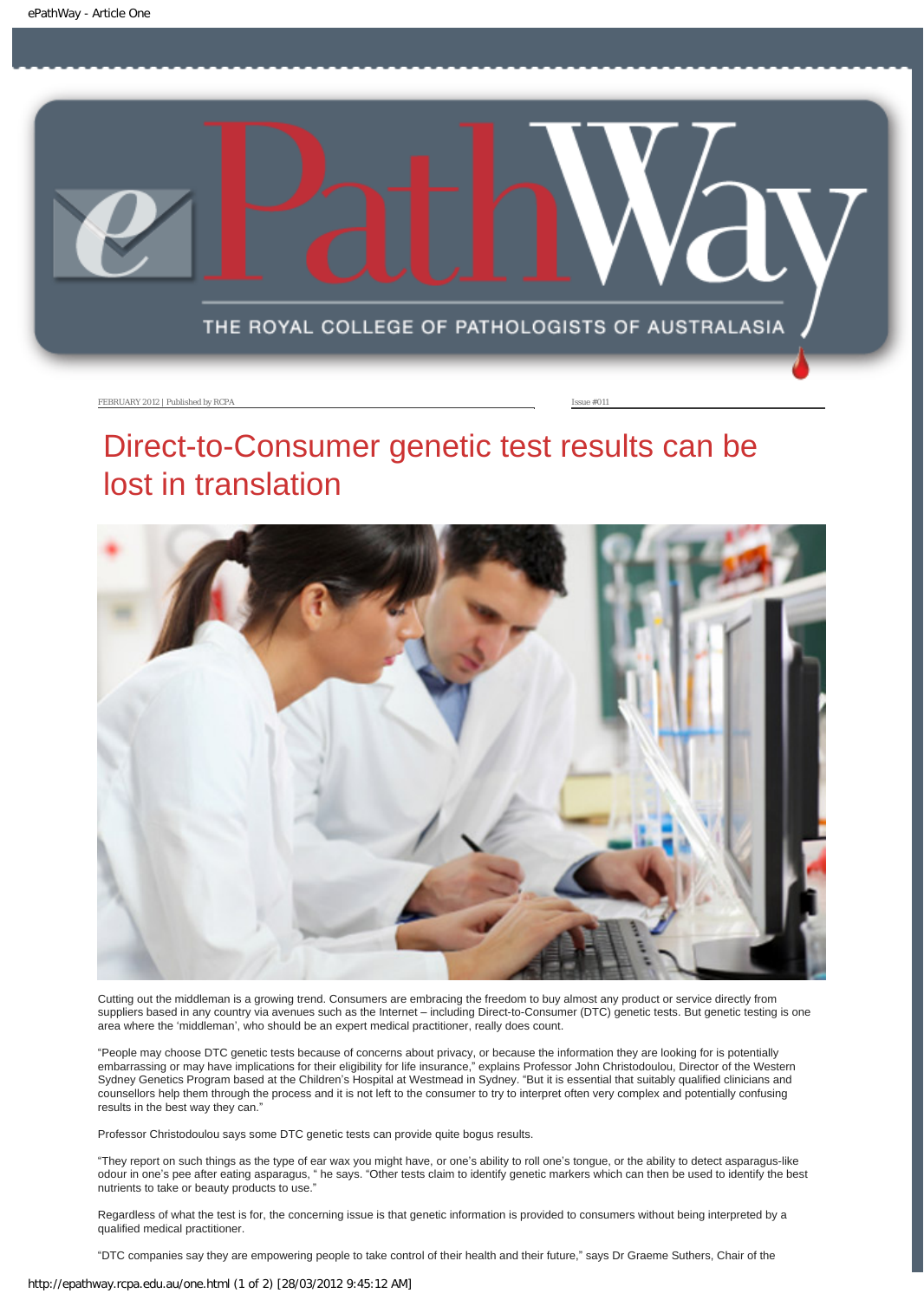#### ePathWay - Article One

Genetics Advisory Committee at the Royal College of Pathologists of Australasia (RCPA). "But it's really a commercial transaction, not healthcare, and while the information may look harmless they are sending the wrong message about the use of genetic information."

Dr Suthers says it can be difficult for the professionals to make informed decisions about genetic test results, and he is concerned that people may make uninformed decisions that interfere with their health care.

"The results from DTC genetic tests do not necessarily have the accuracy and validity that we accept as the norm for medical testing in Australia and New Zealand," explains Dr Suthers. "And even if the test is accurate, it may not be useful. For example, if a test indicates that a 50-year-old women's relative risk of breast cancer is reduced by 10 percent, this means that her risk of breast cancer in the next year changes from one in 300 to one in 330. This is a very small change in overall risk and she should not forgo the breast cancer surveillance recommended for women generally. In this context, the test has provided no useful information."

Professor Christodoulou says if a genetic test is requested by a qualified medical practitioner to answer a specific medical question, then the most appropriate test will be requested and the result will be interpreted for the consumer in a meaningful way.

"If there is no specific medical question, as often happens with DTC testing, then the tests are requested using a shotgun approach with a smattering of results. It's then left to the consumer to identify the relevant results when they can't even be sure of the quality and reliability of the data," he says. "Studies have shown that the same genetic sample sent to different DTC laboratories get different results"

This raises the important issue of the lack of accreditation for DTC laboratories.

"There is no requirement for DTC laboratories within Australia or overseas to have any form of accreditation to deliver a genetic test," explains Dr Suthers. "Anyone can perform a genetic test and send a result, and when there is no accreditation framework then the quality of the sample, transport, analysis and interpretation is questionable. I would not be willing to make medical decisions based on DTC test results because you would not know if the result is correct."

The Centre for Genetics Education ([www.genetics.edu.au\)](http://www.genetics.edu.au/) is a reliable consumer resource for genetics information.

DTC Genetic Tests is covered in [ePathWay issue #001](http://epathway.rcpa.edu.au/previous/001_0311.pdf)

[« Back to Home Page](http://epathway.rcpa.edu.au/index.html)

#### Copyright © 2011 The Royal College of Pathologists of Australasia

RCPA - Durham Hall - 207 Albion St Surry Hills NSW 2010 AUSTRALIA | (+61) 2 8356 5858 | [www.rcpa.edu.au](http://www.rcpa.edu.au/)

[Privacy Policy](http://www.rcpa.edu.au/Privacy.htm) | [Legal](http://www.rcpa.edu.au/Legal.htm) | [Disclaimer](http://www.rcpa.edu.au/Disclaimer.htm)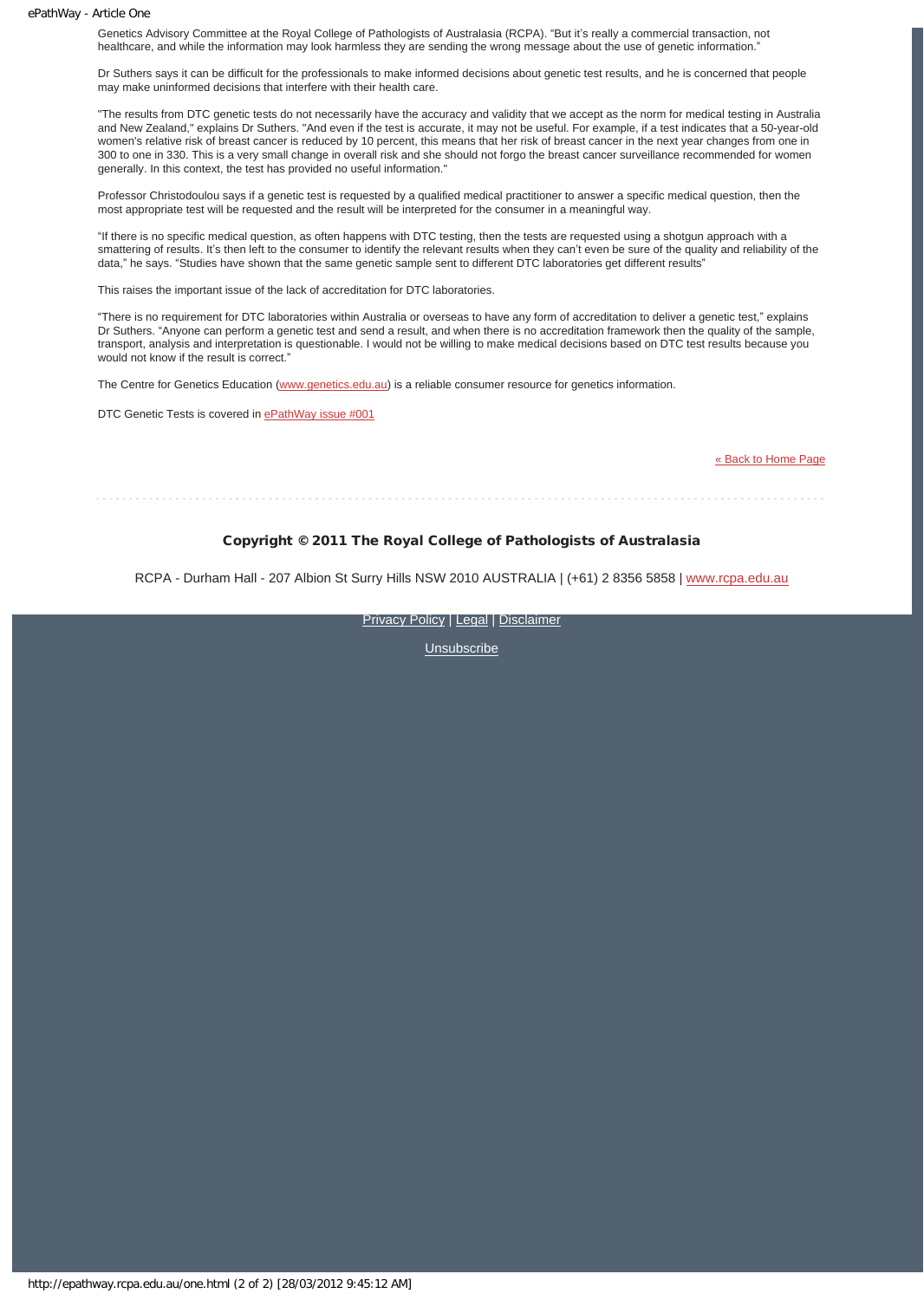<span id="page-5-0"></span>

FEBRUARY 2012 | Published by RCPA **Issue #011** 

# Precious specimens retrieved after February 2011 Christchurch earthquake



It's one year ago this month that Christchurch shook to a standstill after a devastating earthquake destroyed buildings and claimed precious lives. One story to emerge from that fateful day is the efforts of pathologist Dr David Roche, from Southern Community Laboratories, to retrieve unprocessed biopsies from his damaged laboratory.

"My wife, who is a Construction Engineer, said it was OK to go in, so I put on a bicycle helmet and retrieved the unprocessed biopsies. I took them home and sorted them in my garage and then sent them to another laboratory in Dunedin for processing," says Dr Roche. "Many of those specimens were irreplaceable one-off biopsies, and it would have been terrible to have lost them without being reported on."

Dr Roche says their old laboratory is now being demolished and a new facility is being built this year. Until then, histology specimens have been processed in a temporary laboratory set up in an old heating factory, some processing is done in a Dunedin laboratory and some are processed at the Gribbles Veterinary Laboratory.

"It was difficult finding temporary laboratory space because so many buildings were destroyed. We have also had a large number of aftershocks over the past year and the staff have been a bit on edge," he says. "But the new lab will mean we can rework how we do things, and we will be able to work closely with Canterbury Health Laboratories and Christchurch Public hospital, so that is a positive outcome."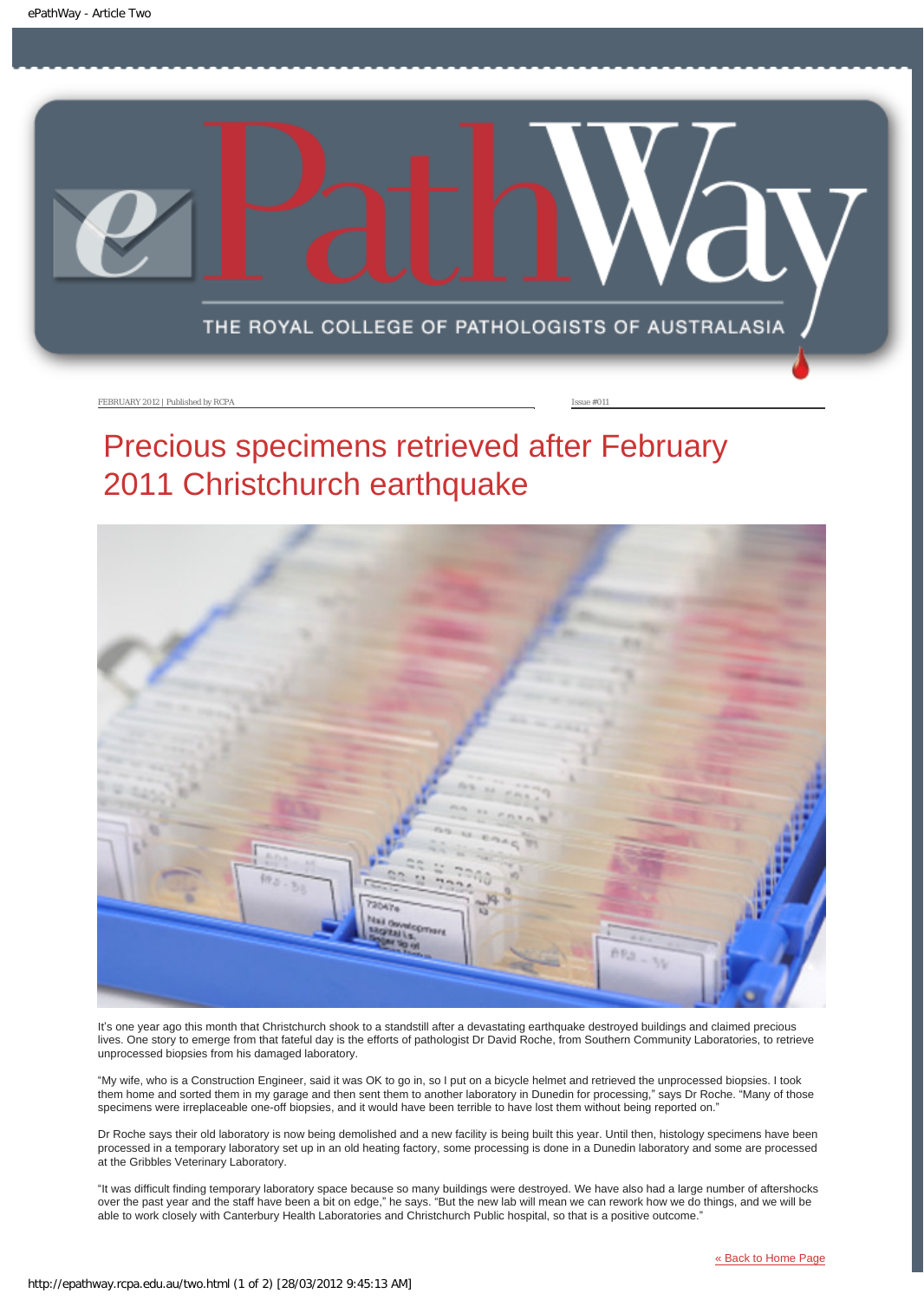<span id="page-6-0"></span>

# Diagnostic genetic tests offer benefits and risks for prenatal Down syndrome screening



Life throws many difficult decisions in our paths, and they don't come much harder than deciding to have an antenatal screening test for Down syndrome. These tests won't pick up every affected pregnancy, but they do sort women into high or low risk groups. Women with 'increased risk' reports are offered a diagnostic genetic test which provides the most accurate information about Down syndrome, but are the most physically invasive of the tests and carry their own set of risks.

"It is important to consider the concept of antenatal screening and to think about it carefully," says Dr Narelle Hadlow, Chemical Pathologist at Western Diagnostic Pathology in Perth. "While women may opt for screening for a variety of reasons, including reassurance, antenatal screening can be a roller coaster and may be difficult to opt out of once the process starts."

Dr Hadlow warns there is also the risk of finding abnormalities other than Down syndrome with a genetic test, and is one reason why information and counselling is offered to women before the test.

Down syndrome was first described by physician John Langdon Down in 1866. Also known as Trisomy 21, it occurs when a person has three copies of chromosome 21 instead of two. Other trisomy syndromes include Edwards (Trisomy 18) and Patau (Trisomy 13), although Down syndrome is the most common chromosomal abnormality. It affects about one in every 650 babies who are born alive.

Screening tests for Down syndrome have evolved over time according to advances in medicine and the changing demographics of childbirth. In the 1970s age<sup>1</sup> was the only risk factor available to 'screen' women before offering them a diagnostic genetic test. The assessment process is different today.

"The risk assessment process is more complex now and may combine factors such as the mother's weight, any previous Down's pregnancy and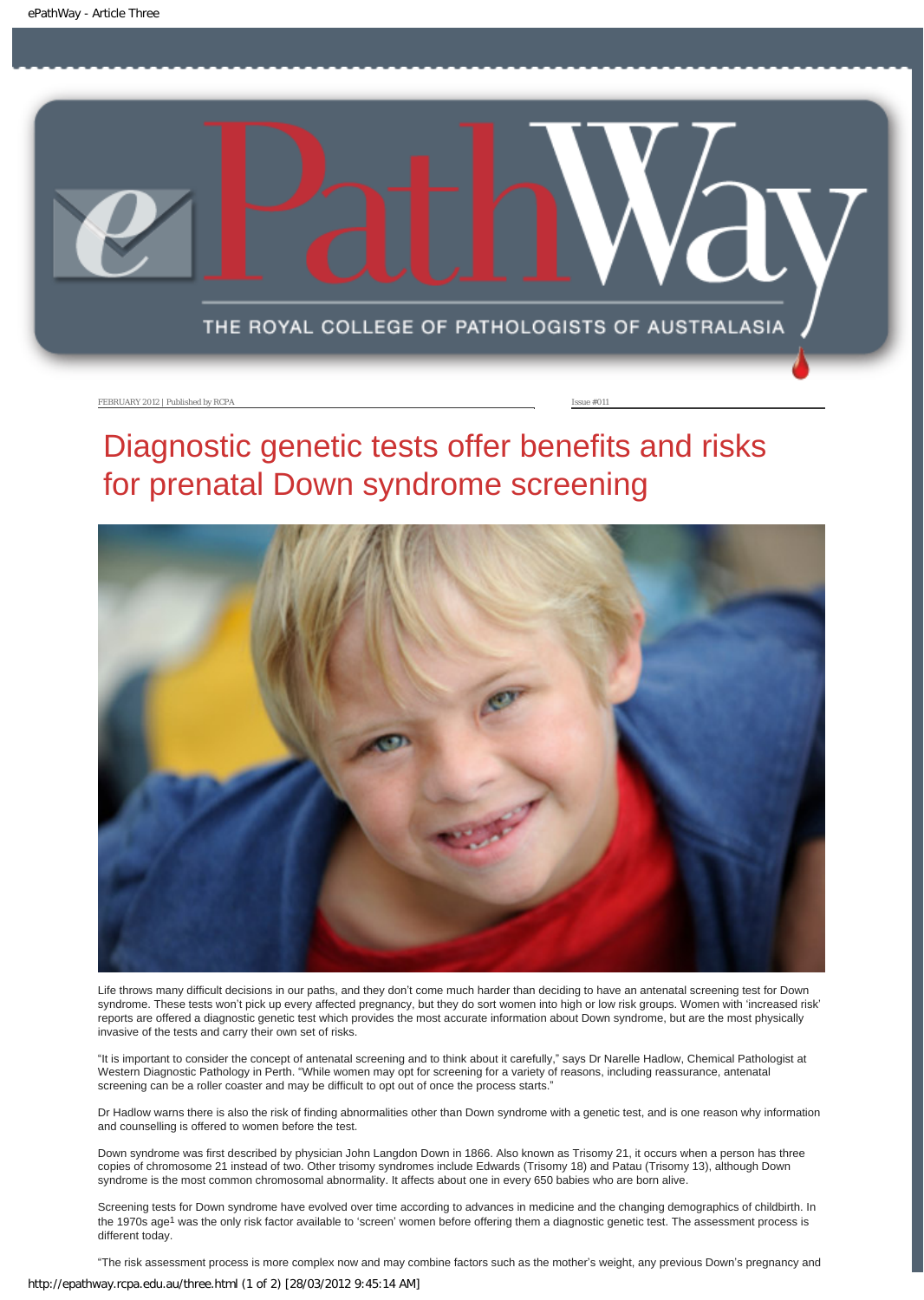#### ePathWay - Article Three

her ethnicity," explains Dr Hadlow. "The most common screen offered today is the combined screening test in the first trimester. This involves a blood test at around 10 weeks to measure specific maternal hormone levels, and an ultrasound at 12 weeks to measure the size of the nape of the baby's neck. This screening approach has a detection rate of 85 to 90 percent."

If the risk profile from these screening tests is considered high, then mothers are offered either an amniocentesis, where a sample of the fluid surrounding the baby is taken and examined, or chorionic villus sampling (CVS), where a sample of the tissue that will ultimately become the placenta, called chorionic villi, is taken and examined. These diagnostic tests occur around 12-15 weeks into the pregnancy.

"Between three and five percent of people who have the combined screening test, and receive an 'increased risk' report, are offered a diagnostic genetic test for Down syndrome," says Dr Hadlow. "These tests have close to a 100 percent detection rate for confirming the presence of the extra chromosome, although they do have risks associated with them."

The risks for amniocentesis or CVS sampling include membrane rupture, infection or miscarriage. Dr Hadlow says while these risk are low, at less than one percent, they are still important considerations. That's why noninvasive prenatal diagnosis (NIPD) is the goal pathologists and scientists are working towards.

NIPD techniques currently being trialed include recovering fragments of a baby's genetic information from the mother's blood circulation through a normal blood test sample. Genetic advances will probably deliver this outcome in the not-too-distant future, but for now it's a case of weighing up the risks and making an informed decision about diagnostic genetic testing for Down syndrome.

Dr Hadlow will present a talk on Down syndrome screening at the RCPA's Pathology Update Conference in March.

1 The chance of a woman giving birth to a live-born baby with Down syndrome at 25 years is 1 in 1383. This increases to 1 in 338 for women at 35 years, and 1 in 32 for women at 45 years.

[« Back to Home Page](http://epathway.rcpa.edu.au/index.html)

#### Copyright © 2011 The Royal College of Pathologists of Australasia

RCPA - Durham Hall - 207 Albion St Surry Hills NSW 2010 AUSTRALIA | (+61) 2 8356 5858 | [www.rcpa.edu.au](http://www.rcpa.edu.au/)

[Privacy Policy](http://www.rcpa.edu.au/Privacy.htm) | [Legal](http://www.rcpa.edu.au/Legal.htm) | [Disclaimer](http://www.rcpa.edu.au/Disclaimer.htm)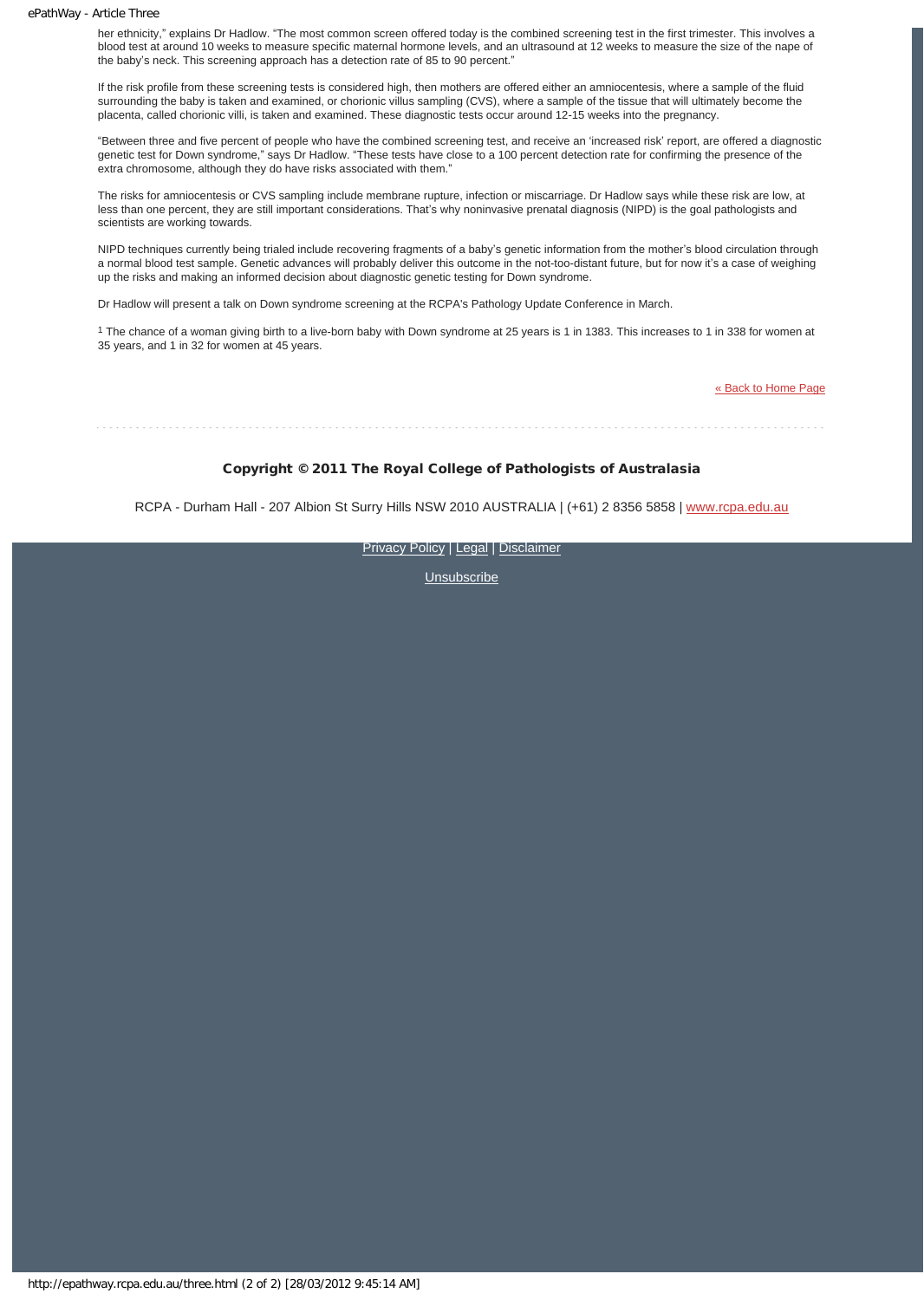<span id="page-8-0"></span>

# Emerging genetic techniques place bugs in pathologists' sights



Bugs might look simple, but they're not. They have dueled with the medical fraternity for many years and the score has remained relatively even - until now. Genetics is unlocking their secrets faster than they can cover them up, enabling pathologists to identify drug therapies aimed at the genetic makeup of bugs.

"When we talk about bugs we mean bacterium, viruses and fungi," explains Associate Professor Vitali Sintchenko, Clinical Microbiologist at the University of Sydney Medical School and the Centre for Infectious Diseases and Microbiology at Westmead Hospital. "The first genome fully sequenced of a free-living organism was actually the Haemophilus bacteria in 1995."

Genome sequencing is a laboratory process that provides a detailed description of the sequence of the chemical building blocks of an organism in a given stretch of its Deoxyribonucleic acid (DNA). The DNA segments which carry this genetic information are called genes. All of the genes put together form a genome which carries all of the genetic information, or genotype, of an organism. Once a genome is sequenced, small changes in that sequence that may cause disease, called mutations, can be identified.

"The cost and speed of genome sequencing has dramatically improved. Thousands of genomes have been sequenced and the information entered into public databases," explains A/Professor Sintchenko. "This collaborative effort enables pathologists to determine which genes are present in certain bugs, and detect the genes that jump from one bug to another."

A/Professor Sintchenko says many bugs are very promiscuous and evolve by sharing genetic material and developing new properties. These 'jumping genes', and their mutations, can now be sequenced allowing pathologists to focus on particular subtypes.

"Before we could fully sequence genomes we only recognised one type of Hepatitis C virus," he explains. "Now we can sub-classify them into http://epathway.rcpa.edu.au/four.html (1 of 2) [28/03/2012 9:45:16 AM]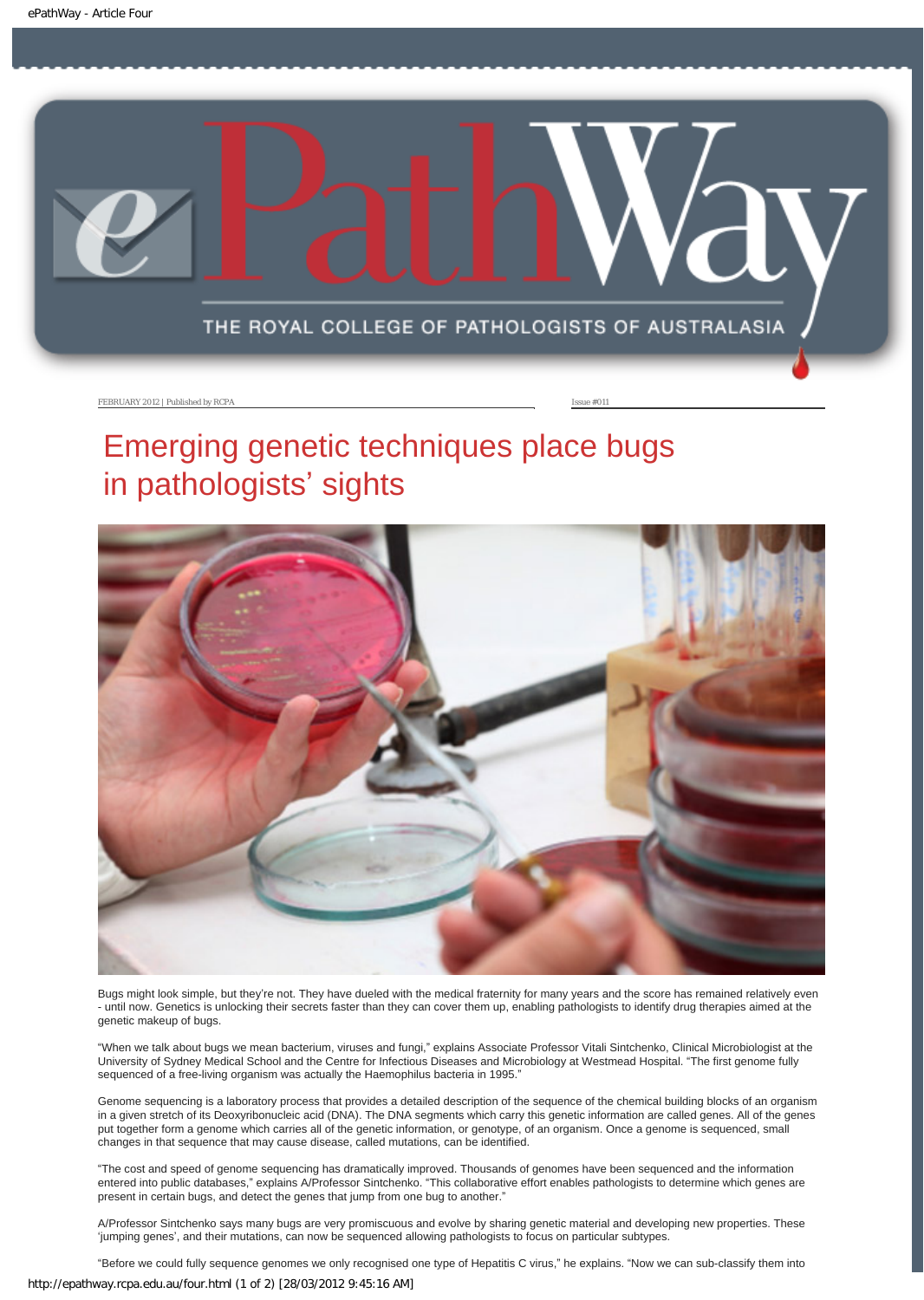#### ePathWay - Article Four

'more virulent' or 'more drug resistant' variants, and we have learned about the association between genotype, patient outcome and transmissibility of pathogens."

Sequencing also provides information about the mechanisms of drug resistance. This enables pathologists to select the most appropriate antimicrobial agents for diseases such as Human Immunodeficiency Virus (HIV) and Hepatitis C virus.

"We now know the treatment of patients infected with genotype 1 Hepatitis C requires high dose, long-term antimicrobial therapy, while genotype 3 requires a lower dose for a shorter duration and has a higher chance of success," explains A/Professor Sintchenko. "The response to the drugs, and the chance of eradicating the viral infection, can also be predicted."

Another example of sub-classification is the genetic evidence that the Beijing strain of mycobacterium, which causes human Tuberculosis (TB), can be more transmissible, especially among young people, and linked to higher rates of drug resistance than other mycobacterium TB strains. The Beijing strain is responsible for about one quarter of TB cases in Australia.

"TB was viewed as a single entity before this genetic breakthrough. With new 'genomic glasses' we can zoom in on different genotypes such as Haarlem, Central Asia or Eastern African Indian strains of TB," explains A/Professor Sintchenko.

Genetics also plays a role in public health. An outbreak of haemolytic uremic syndrome due to Escherichia coli reported in Germany last year was originally attributed to Spanish cucumbers. Scientists in Germany and China sequenced the offending bacteria in several days. Their findings not only helped to clear the cucumbers, but also guided investigations that identified locally grown sprouted seeds and fenugreek imported from Egypt as the possible culprits!

The rise of genetics has certainly tipped the scales in favour of the medical profession's war on bugs. Understanding genetics, and keeping abreast of the rapid advancements in this area, is becoming a new challenge.

"The genetic revolution has encouraged international collaboration of clinical research to look at the relationships between microorganisms and different outcomes in order to develop more targeted therapies," says A/Professor Sintchenko. "However, more training is needed for all doctors to keep up with these new developments."

Once everyone is up to speed, it will probably be a case of the bugs can still mutate, but they can no longer hide!

[« Back to Home Page](http://epathway.rcpa.edu.au/index.html)

#### Copyright © 2011 The Royal College of Pathologists of Australasia

RCPA - Durham Hall - 207 Albion St Surry Hills NSW 2010 AUSTRALIA | (+61) 2 8356 5858 | [www.rcpa.edu.au](http://www.rcpa.edu.au/)

[Privacy Policy](http://www.rcpa.edu.au/Privacy.htm) | [Legal](http://www.rcpa.edu.au/Legal.htm) | [Disclaimer](http://www.rcpa.edu.au/Disclaimer.htm)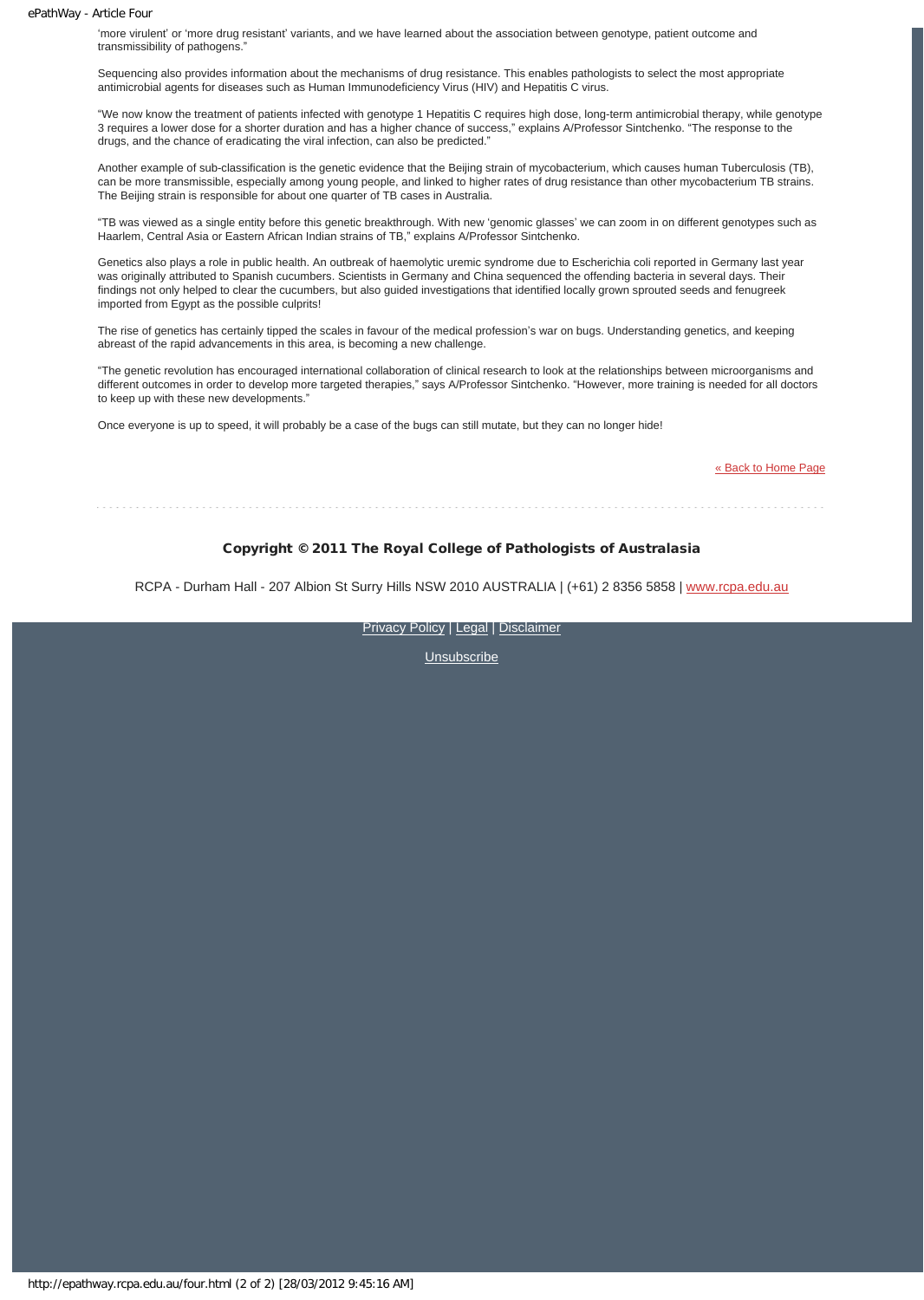<span id="page-10-0"></span>

# Foetal autopsies provide valuable medical information



Foetal autopsy is not a comfortable topic to discuss, but a discussion needs to happen about issues such as equity of funding and lost medical information if additional tests do not occur. One barrier is the absence of Medicare funding for these procedures because a foetus does not conform to the Medicare definition of a 'person'.

"Funding additional tests arising from foetal autopsies is one of the many issues that needs to be addressed in the area of genetics," says Mr Michael Ralston, Member of the Genetics Advisory Committee at the Royal College of Pathologists of Australasia (RCPA). "A good start would be to review the Medicare definition of a person."

Medicare only provides funding for people that are living and doesn't recognise a foetus or stillborn child as a 'person.' Professor Yee Khong, Anatomical Pathologist with South Australia Pathology at the Women's and Children's Hospital, Adelaide, and President of the RCPA, says this means additional testing following some autopsies that should happen doesn't.

"These additional tests are very expensive so they may not happen without funding assistance. If they are done in the public hospital system then they are State-funded, but otherwise there is no financial assistance," says Professor Khong. "In some cases samples from the foetus are being sent overseas because some of these tests are cheaper to perform there than in Australia."

Foetal autopsies uncover valuable information because diseases of foetuses are often different to those encountered by adults. An autopsy can confirm the cause of death and detect congenital abnormalities, genetic syndromes and the possible risk of these syndromes for other family members.

"If a foetus has a congenital disorder of glycosylation (CDG)1 then there may be implications for future siblings because it is a recessive gene disorder. This means that future siblings have a one in four chance of being affected so it is important to know this information," explains Professor Khong. "Another example is being able to differentiate if a foetus died from either Skeletal Dysplasia or extreme growth restriction. This information would not be known if extra testing did not occur because we wouldn't be able to grow the fibroblasts for the molecular testing